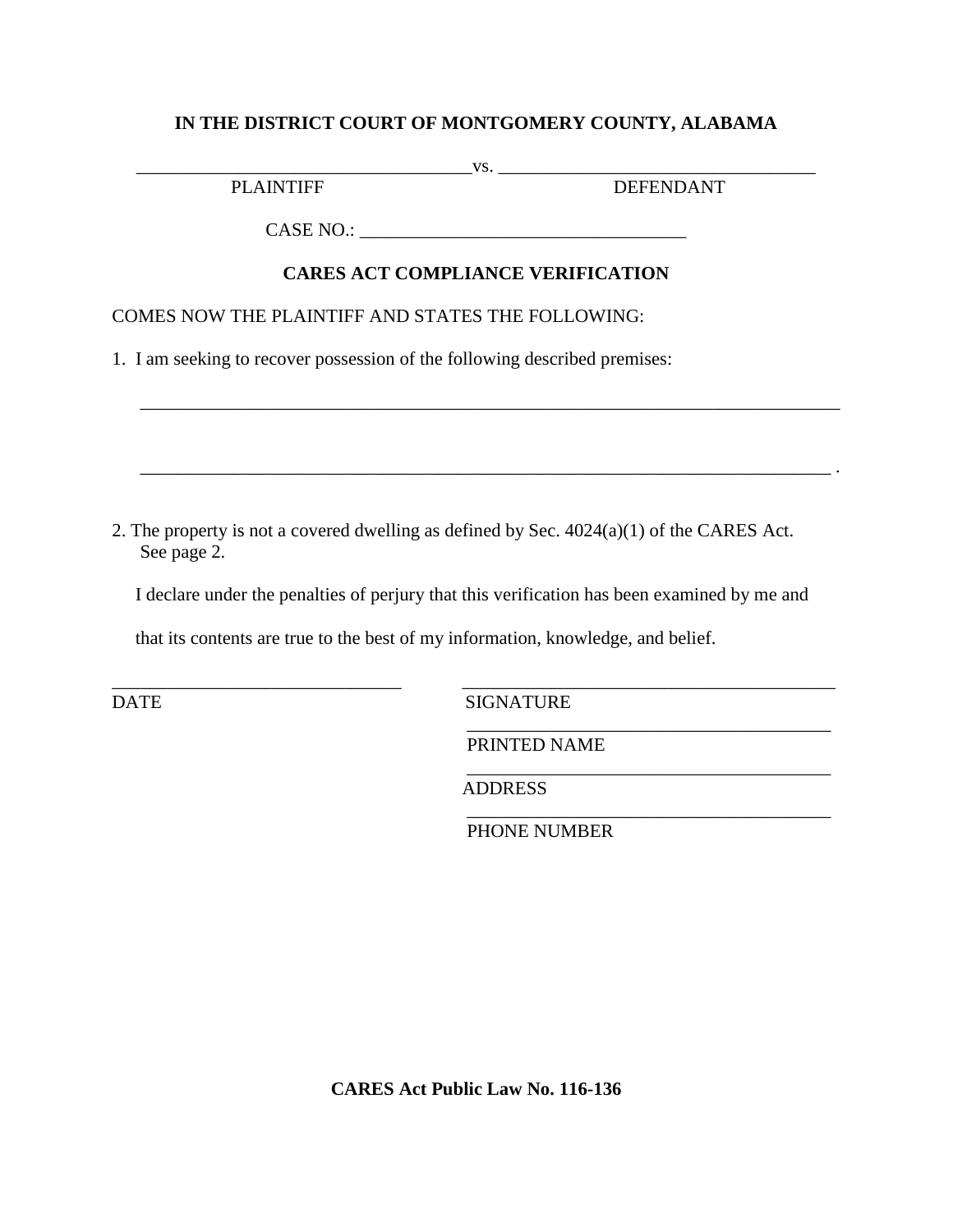## **Explanation of Terms**

# **Sec. 4024 TEMPORARY MORATORIUM ON EVICTION FILINGS.**

(a) DEFINITIONS.—In this section:

(1) COVERED DWELLING.— The term "covered dwelling" means a dwelling that—

(A) is occupied by a tenant—

(i) pursuant to a residential lease; or

(ii) without a lease or with a lease terminable under State law; and

(B) is on or in a covered property.

(2) COVERED PROPERTY.—The term "covered property" means any property that—

(A) participates in—

 $(i)$  a covered housing program (as defined in section 41411 $(a)$  of the Violence Against Women Act of 1994 (34 U.S.C. 12491(a);

or

(ii) the rural housing voucher program under section 542 of the Housing Act of 1949 (42 U.S.C. 1490r);

or

(B) has a—

(i) Federally backed mortgage loan; or

(ii) Federally backed multifamily mortgage loan.

(3) DWELLING.—The term "dwelling"—

(A) has the meaning given the term in section 802 of the Fair Housing Act (42 U.S.C. 3602); and (B) includes houses and dwellings described in section 803(b) of such Act (42 U.S.C. 3603(b).

(4) FEDERALLY BACKED MORTGAGE LOAN.—The term "Federally backed mortgage loan" includes any

loan (other than temporary financing such as a construction loan) that —

(A) is secured by a first or subordinate lien on residential real property (including individual units of

condominiums and cooperatives) designed principally for the occupancy of from 1 to 4 families, including any such secured loan, the proceeds of which are used to prepay or pay off an existing loan secured by the same property; and

(B) is made in whole or in part, or insured, guaranteed, supplemented, or assisted in any way by any officer or agency of the Federal Government or under or in connection with a housing or urban development program administered by the Secretary of Housing and Urban Development or a housing or related program administered by any other such officer or agency, or is purchased or securitized by the Federal Home Loan Mortgage Corporation or the Federal National Mortgage Association.

# (5) FEDERALLY BACKED MULTIFAMILY MORTGAGE LOAN.—The term "Federally backed multifamily